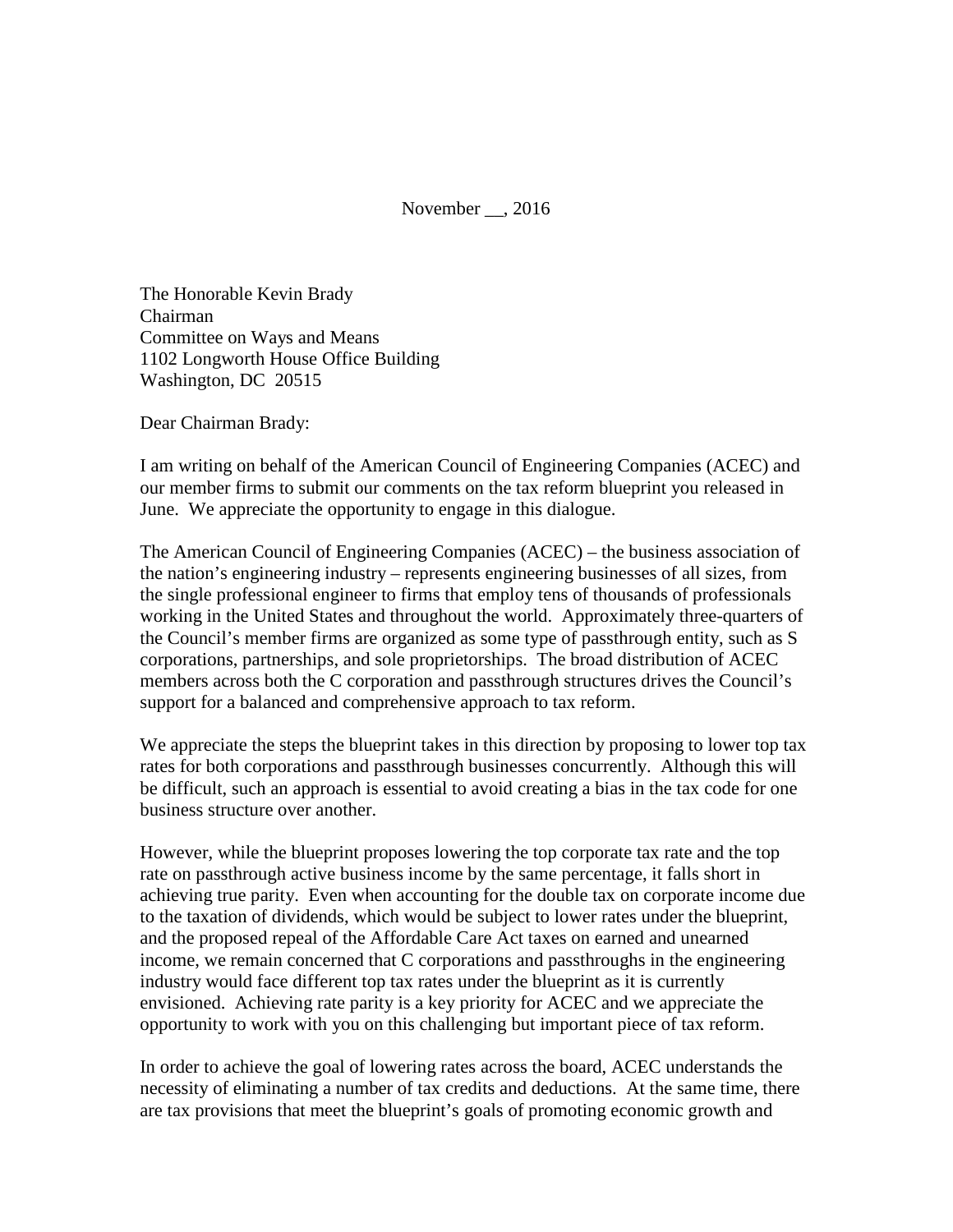competitiveness. We appreciate the Committee's consideration of the following issues of importance to the engineering industry:

- R&D tax credit: ACEC was strongly supportive of making the R&D tax credit permanent, and supports its retention in the blueprint. Engineering firms can qualify for the credit for certain innovative design solutions. We are concerned, however that the IRS appears to be challenging the claims of some firms to the credit without a reasonable basis for doing so. ACEC encourages Committee oversight of the IRS in this area to ensure that the agency is respecting congressional intent.
- Section 199: We would also like the Committee to be aware of the importance of the Section 199 domestic production activities deduction to the engineering industry, and to consider retaining Section 199. As you know, the deduction was created to mitigate against the impact of a World Trade Organization (WTO) decision that affected firms operating abroad. Design and construction of real property in the U.S. create thousands of jobs and are an important part of economic growth. In addition, engineering firms face international competition both in the U.S. and around the world every day. Section 199 is a key provision that helps U.S. firms to compete in the global marketplace and should be retained.
- Cash accounting: ACEC would like to reiterate our support for preserving the ability of engineering firms to use the cash method of accounting. As you know, there have been proposals in recent years that would have restricted the use of cash accounting to firms with less than \$10 million in gross receipts. ACEC strongly opposes these proposals.

Engineering firms normally carry large balances of accounts receivable and work in progress, representing work performed for clients for which they have not yet been paid. The primary cost for engineering firms is labor, and approximately 85 percent of a typical firm's expenses can be attributed to payroll, benefits, and similar regular expenses. Engineering firms generally have to wait at least 120 days to be paid for services rendered to their clients, and at the same time must pay their employees every two weeks. While this situation can create cash flow challenges for firms, the use of cash accounting helps to mitigate those challenges by allowing firms to make tax payments after receiving payment for their services.

By contrast, forcing firms to switch to accrual accounting would require firms to use debt financing to cover the delta between expenses and receipts, which is hard for small and mid-size firms to access. The cash flow challenges that would result from a switch to accrual accounting would create additional negative consequences, including workforce downsizing among some firms, delayed expansion plans, and decreased shareholder distributions.

We would also note that the blueprint is based on the idea of moving from an accrued income base for our tax system to a consumption based system. ACEC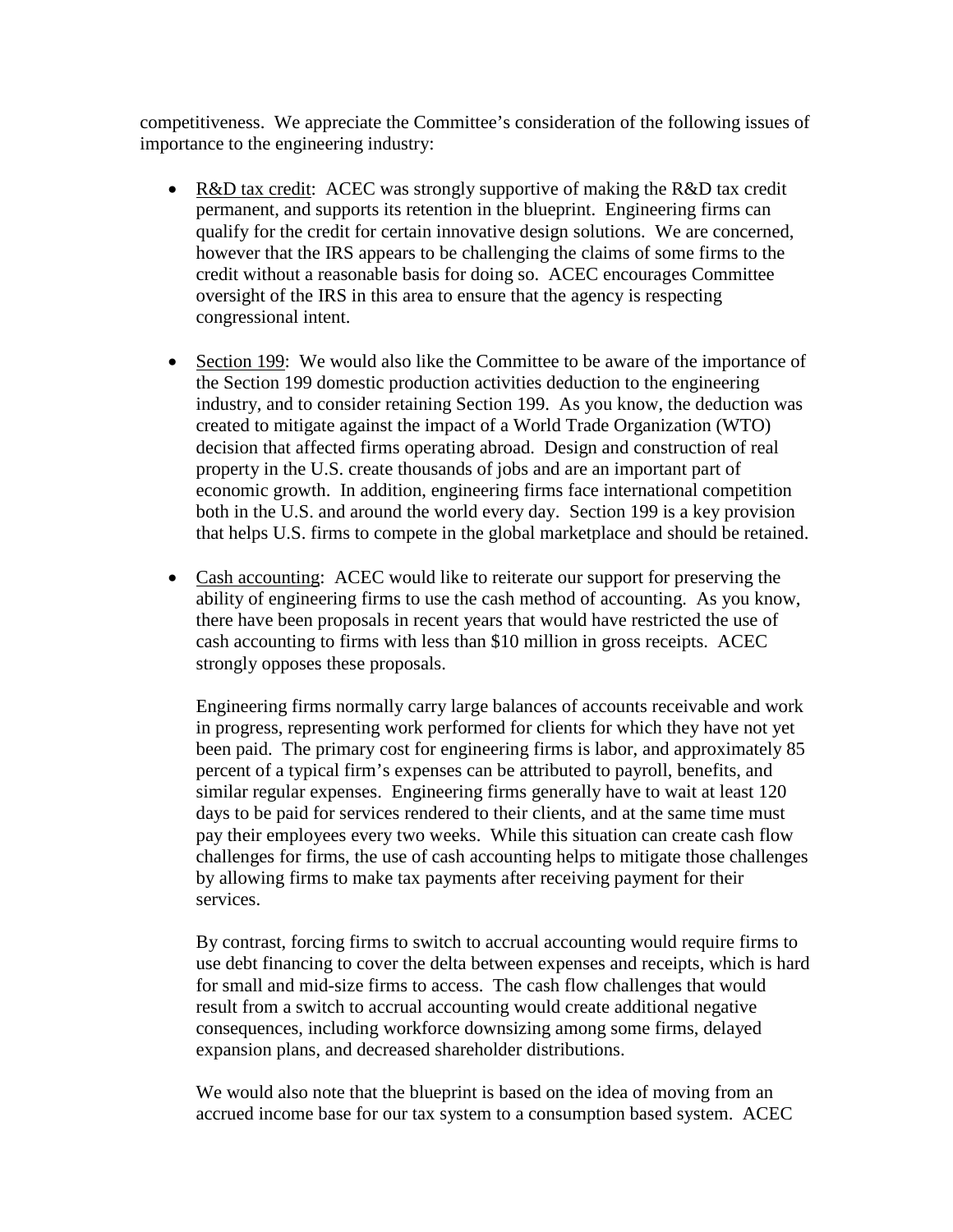believes that the use of the cash method of accounting dovetails with this new approach to the tax code.

- Expensing and interest deductibility: The blueprint proposes full expensing for capital purchases and limits on interest deductibility. While ACEC understands why these two proposals are linked, we are concerned that limiting interest deductibility will have negative consequences for engineering firms and other service providers. As you know, expensing is more beneficial in industries that have high capital expenditures. By contrast, professional services, such as engineering, tend to have higher labor expenditures. Engineering firms – particularly small and mid-sized firms – often use debt financing in order to cover the payroll, benefits, and other costs associated with expansion of the firm. Limiting interest deductibility would reduce the ability of firms to deduct these costs of growing the business. In a profession whose primary costs are laborrelated, that would translate directly into fewer new jobs and limit the ability of the firm to compete for larger design projects.
- International taxation: Design work overseas is a growing part of the business of many engineering firms, and ACEC supports the proposed change from a worldwide system of taxation to a more territorial system. In general, we believe this will increase the competitiveness of U.S. engineering firms and simplify the tax code. As the blueprint is developed into legislation, we would appreciate additional details on how professional services will be treated in this new system.
- Repeal of AMT and estate tax: ACEC supports the repeal of the corporate and individual AMT, and appreciates their inclusion in the blueprint. The AMT adds significant costs in terms of compliance, and repeal will further the Committee's goal of simplifying the tax code. Repeal of the estate tax is also important, particularly for smaller engineering firms whose owners want the option of maintaining family ownership of the firm.
- Employee ownership: We would like to express our ongoing support for allowing employee ownership of all types of business structures. Many engineering firms are employee-owned, and the Council recommends that Congress maintain tax provisions that support employee ownership and other retirement savings incentives. In particular, many engineering firms promote retirement security and facilitate ownership transition through employee stock ownership plans (ESOPs), and ACEC recommends retaining those provisions of the tax code.
- Infrastructure financing: ACEC believes that the tax code should promote the development of the nation's critical infrastructure, including highways, bridges, transit systems, water, and wastewater. Infrastructure underpins American communities, and is an essential component of a thriving economy. In particular, ACEC urges Congress to address the long-term stabilization of the Highway Trust Fund (HTF) as part of a comprehensive tax reform package. With predictable, sustainable and growing revenue sources – particularly user fees – the Highway